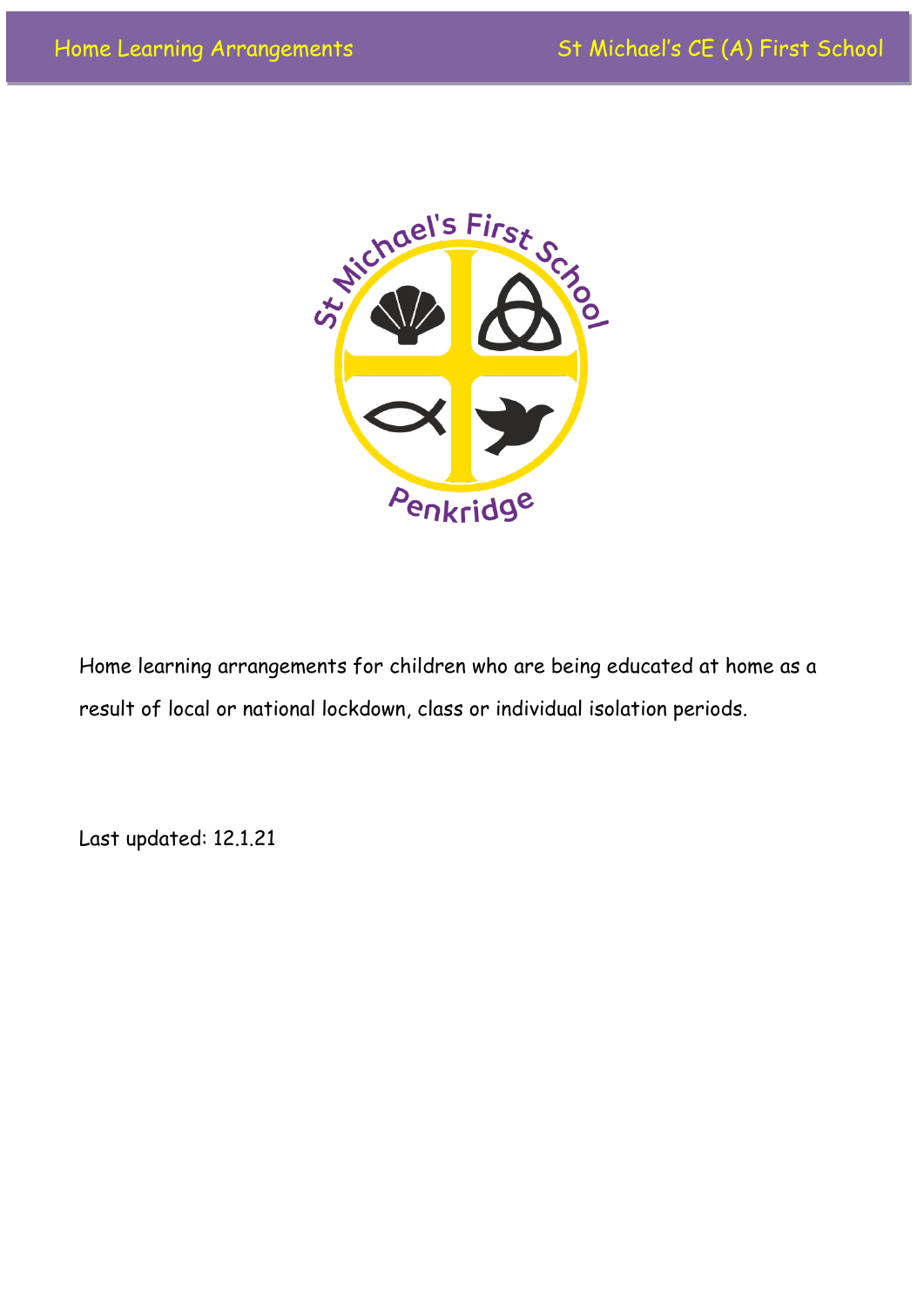# **Remote education provision: information for parents**

This information is intended to provide clarity and transparency to pupils and parents or carers about what to expect from remote education if local restrictions require entire cohorts (or bubbles) to remain at home.

For details of what to expect where individual pupils are self-isolating, please see the final section of this page.

## **The remote curriculum: what is taught to pupils at home**

A pupil's first day or two of being educated remotely might look different from our standard approach, while we take all necessary actions to prepare for a longer period of remote teaching. For clarity, Day 1 refers to the day that a closure is initiated, Day 2 refers to the first day that pupils are at home.

### **What should my child expect from immediate remote education in the first day or two of pupils being sent home?**

On Day one, children will be able to access their TT Rockstars, Bug Club, Purple Mash and Education City Accounts. During this day, parents and carers should check that they are able to access Seesaw where they will find learning activities for their children to support learning for Days 1 and 2. This learning will be standalone and it is likely that it will not link specifically to the topics that children are learning at that time in class.

## **Following the first few days of remote education, will my child be taught broadly the same curriculum as they would if they were in school?**

 We teach the same curriculum remotely as we do in school wherever possible and appropriate. However, we have needed to make some adaptations in some subjects. For example, provision for PE will differ because of access to relevant equipment.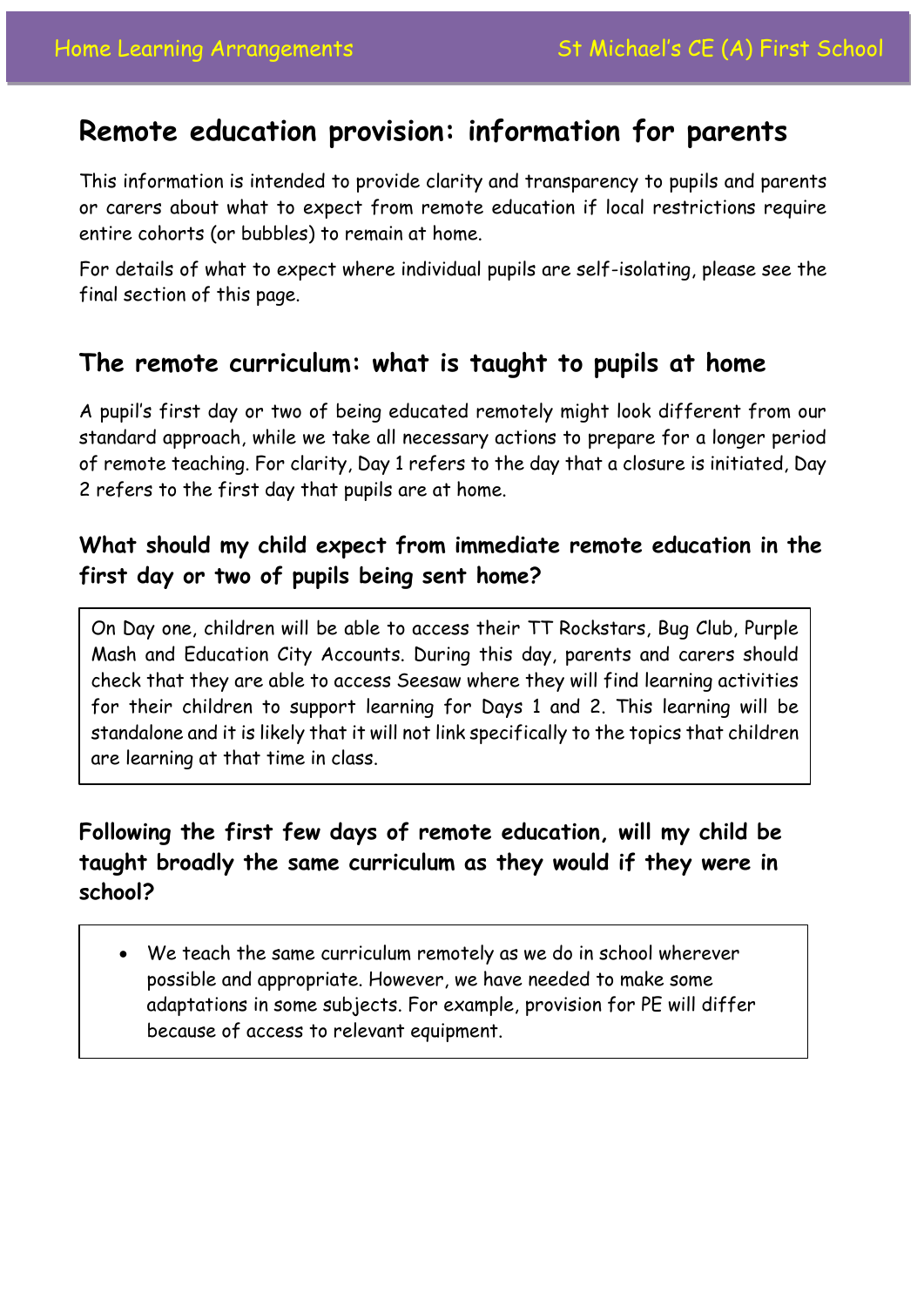## **Remote teaching and study time each day**

### **How long can I expect work set by the school to take my child each day?**

We expect that remote education (including remote teaching and independent work) will take pupils broadly the following number of hours each day:

| Primary<br>pupils | school-aged | Children in Early Years and Key Stage 1 should<br>expect their learning to take them around 3 hours<br>per day. This increases to four hours each day for<br>children in Key Stage 2. |
|-------------------|-------------|---------------------------------------------------------------------------------------------------------------------------------------------------------------------------------------|
|                   |             | Staff will always prepare additional activities for<br>those who want them.                                                                                                           |
|                   |             | A sample timetable will be published on the class<br>web page which may support parents in organising<br>their day.                                                                   |

## **Accessing remote education**

### **How will my child access any online remote education you are providing?**

Daily tasks will be set via Seesaw and this will be supported by topic and science planning which will be posted on the class web page. Children should submit their responses via seesaw for staff feedback.

### **If my child does not have digital or online access at home, how will you support them to access remote education?**

We recognise that some pupils may not have suitable online access at home. We take the following approaches to support those pupils to access remote education: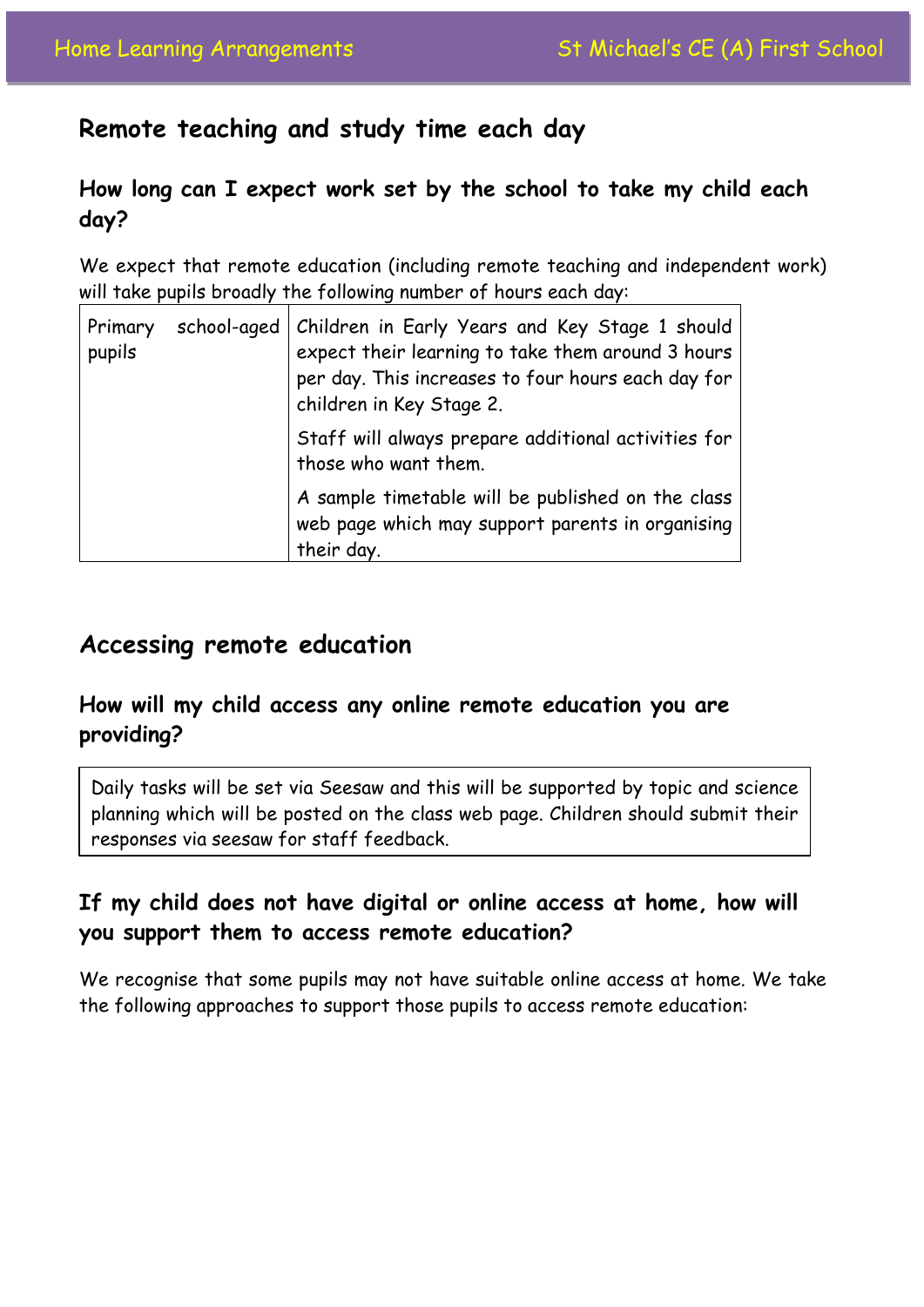On day one of a closure, we will ask all families to make contact with us if they do not have the necessary access to a digital device to support home learning. In this case, school will take one of the following actions:

- Provide a digital device/wifi mobile unit to the family
- Invite children into school to access Key Worker/Vulnerable provision

#### **How will my child be taught remotely?**

We use a combination of the following approaches to teach pupils remotely:

- Staff will record themselves teaching lessons where a strategy needs modelling to pupils. This is particularly useful in English, phonics and Spelling
- Outsourced, pre-recorded videos will be used to demonstrate strategies or methods where available. White Rose Maths videos are a good example of where these can be used to greatest effect.
- Specific tasks, books and activities will be assigned through school subscriptions to Bug Club, Educations City, Purple Mash, Letter Join and TT Rockstars
- Activity sheets will be uploaded to Seesaw which can be edited online or printed, completed, photographed and sent back.
- Powerpoint/Active Inspire presentations may be used with staff members Looming their instruction over the top. This is particularly useful for subjects such as RE and Science.
- The school website, specifically class web pages, will host a range of information including topic webs for subjects like History, Geography and Science. Parents and pupils can select activities to complete from these.
- Worship activities will also be sent home in a range of formats but mostly through pre-recorded video from school staff and members of the Church.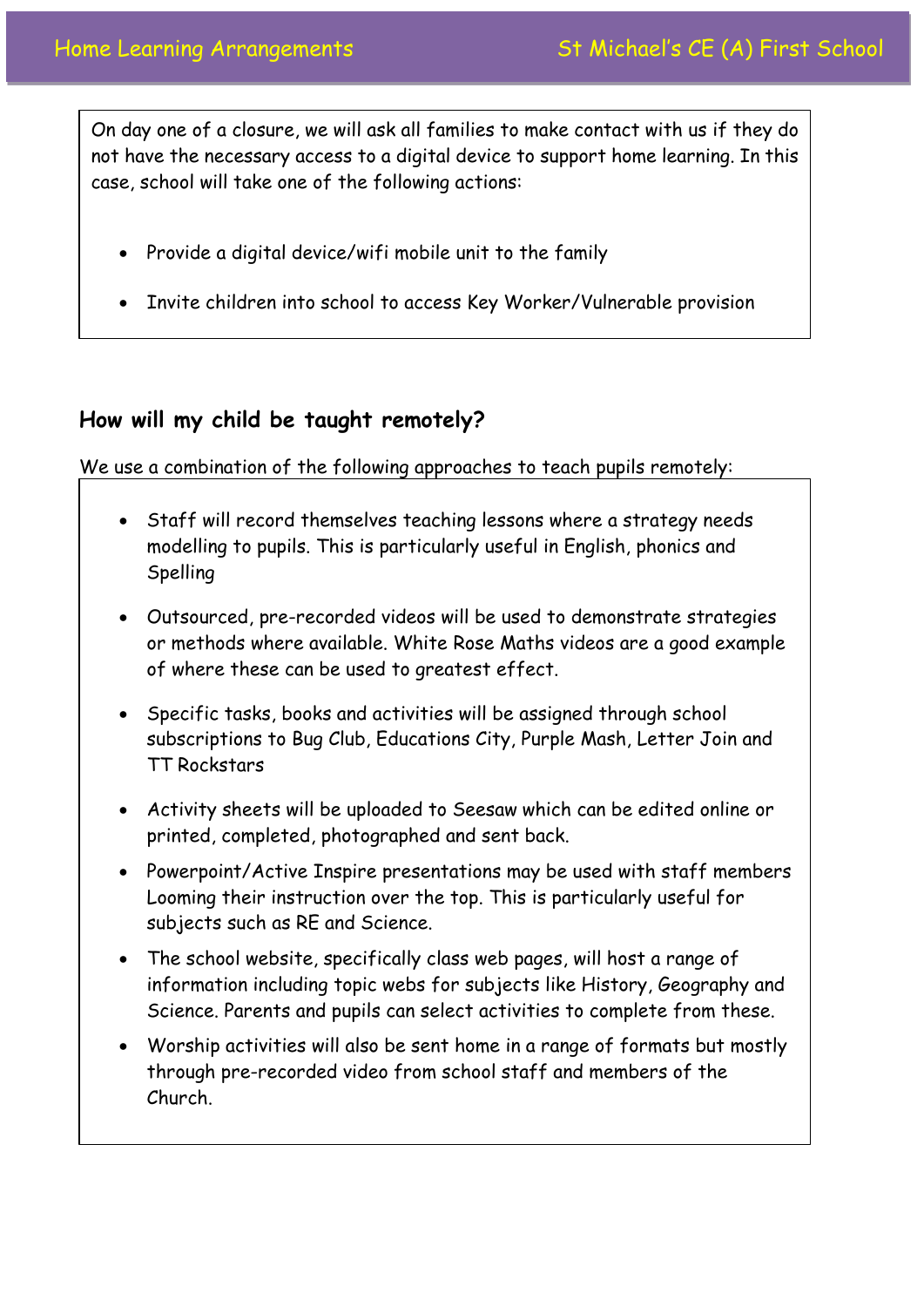## **Engagement and feedback**

## **What are your expectations for my child's engagement and the support that we as parents and carers should provide at home?**

We expect children to engage in their remote learning daily and will be monitoring levels of engagement over time.

Parents and carers who are supporting home education can access a sample timetable on the school webpages. Parents can also make contact with class teachers directly vis class email addresses should they need support.

Feedback will be provided on tasks submitted by pupils and staff may well set follow up tasks for pupils. This two-way dialogue will be available from Day 3 of the home learning offer.

### **How will you check whether my child is engaging with their work and how will I be informed if there are concerns?**

- Engagement will be monitored daily through Seesaw. Where pupils are not engaging, staff will make contact with parents via email in the first instance to see if there are any barriers to engagement.
- After a period of prolonged lack of engagement (3/4 days) a member of the SLT will make telephone contact with family to identify the reasons for lack of engagement and support the family in moving forward.

#### **How will you assess my child's work and progress?**

Feedback can take many forms and may not always mean extensive written comments for individual children. For example, whole-class feedback or quizzes marked automatically via digital platforms are also valid and effective methods, amongst many others. Our approach to feeding back on pupil work is as follows: